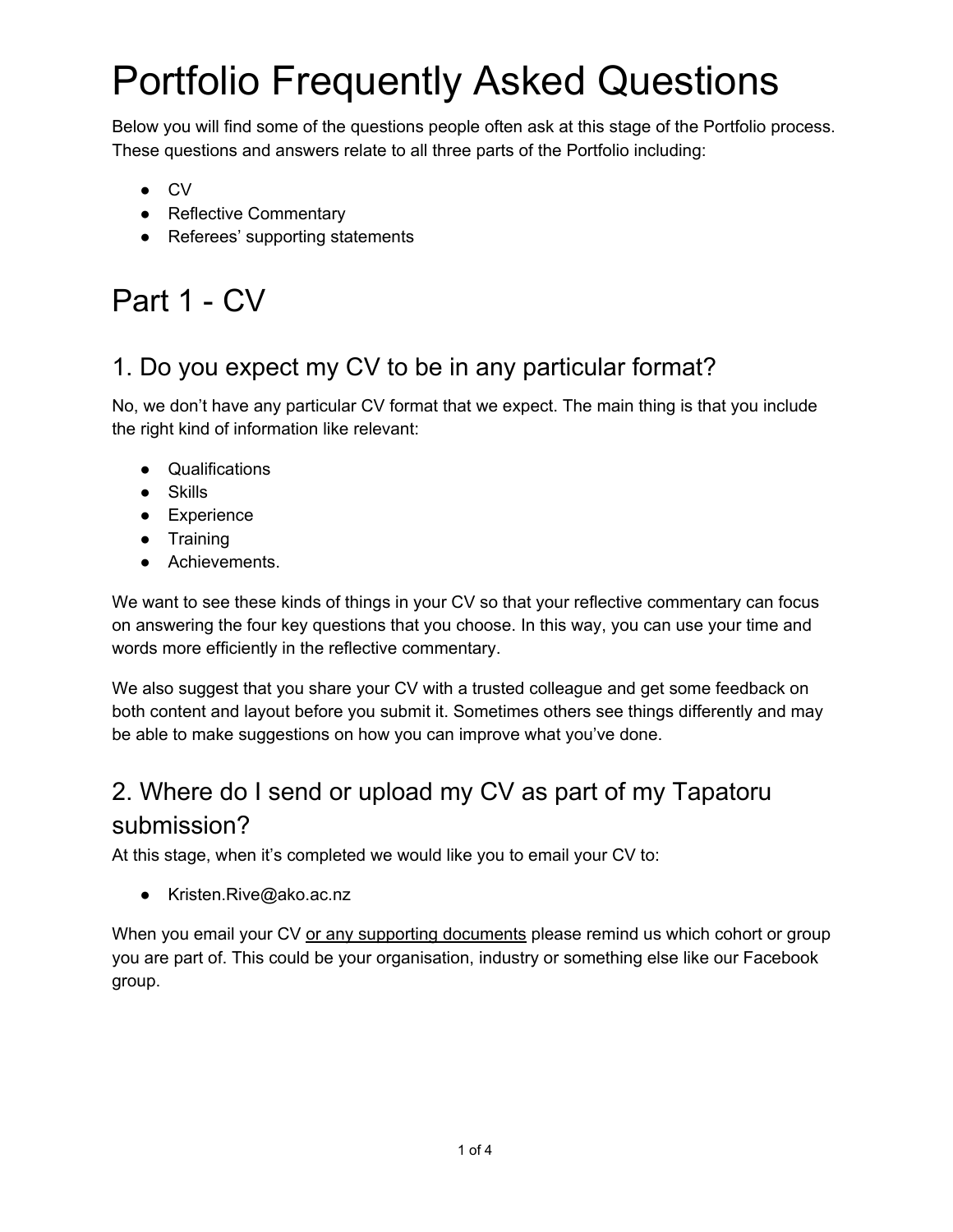### Portfolio Part 2 - Reflective Commentary

## 3. What is the format for the Reflective Commentary?

The reflective commentary can be in video or written format. You can send documents by email to the email address above.

If you record a video file, you need to make sure that it can be easily shared. If you have a video submission, ask us how you can share this via our Ako Aotearoa Dropbox account.

In some cases, we may be able to help you record the video. Get in touch if you're unsure of what to do.

# 4. If I'm writing my reflective commentary, how many words per question should I write?

For a written submission, you should write about 400-500 to words per question x four questions. So, that's about **2000** words in total.

For a video submission, you should aim for about five to seven minutes per question x four questions. So, that's between 20 to 30 minutes in total.

Remember:

- Stick to the format and guidelines.
- This is a "snapshot", not your entire life or work history.
- Choose relevant content that illustrates what you believe, know and do.

# 5. When I make use the Tapatoru question cards, can I use the cards more than once or do they have to be different for each question?

They have to be different for each question. We designed the Tapatoru question cards carefully so that when you use the cards to create a complete set of questions you cover all of the elements that we need you to cover.

Now… when you're playing around with them you can use the cards as many times as you want to create as many sets of questions as you want and reflect on them however you want... but:

● When you are ready to finalise the questions that you want for your reflective commentary, you must choose the cards you want and use them only once.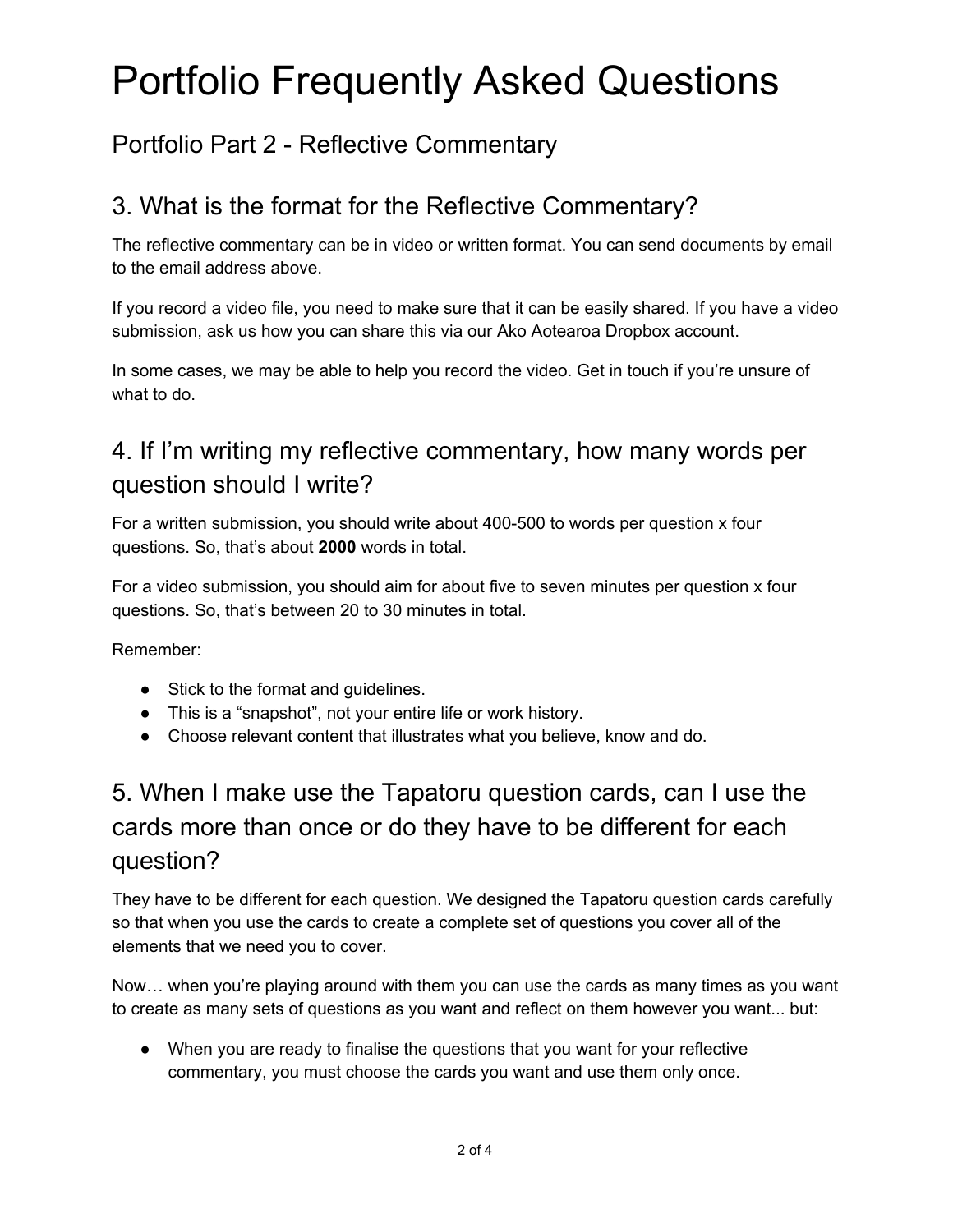This means that if you combine the elements below you can't reuse one of the cards to make another question. For example:



This is one complete question. These cards are now no longer available to use in your next question.

### Portfolio Part 3 - References

## 6. How many referees will I need for Part 3 of the Tapatoru Portfolio?

You will need to get references from two professional referees. These should be people that have worked with you in your job or some kind of professional development context.